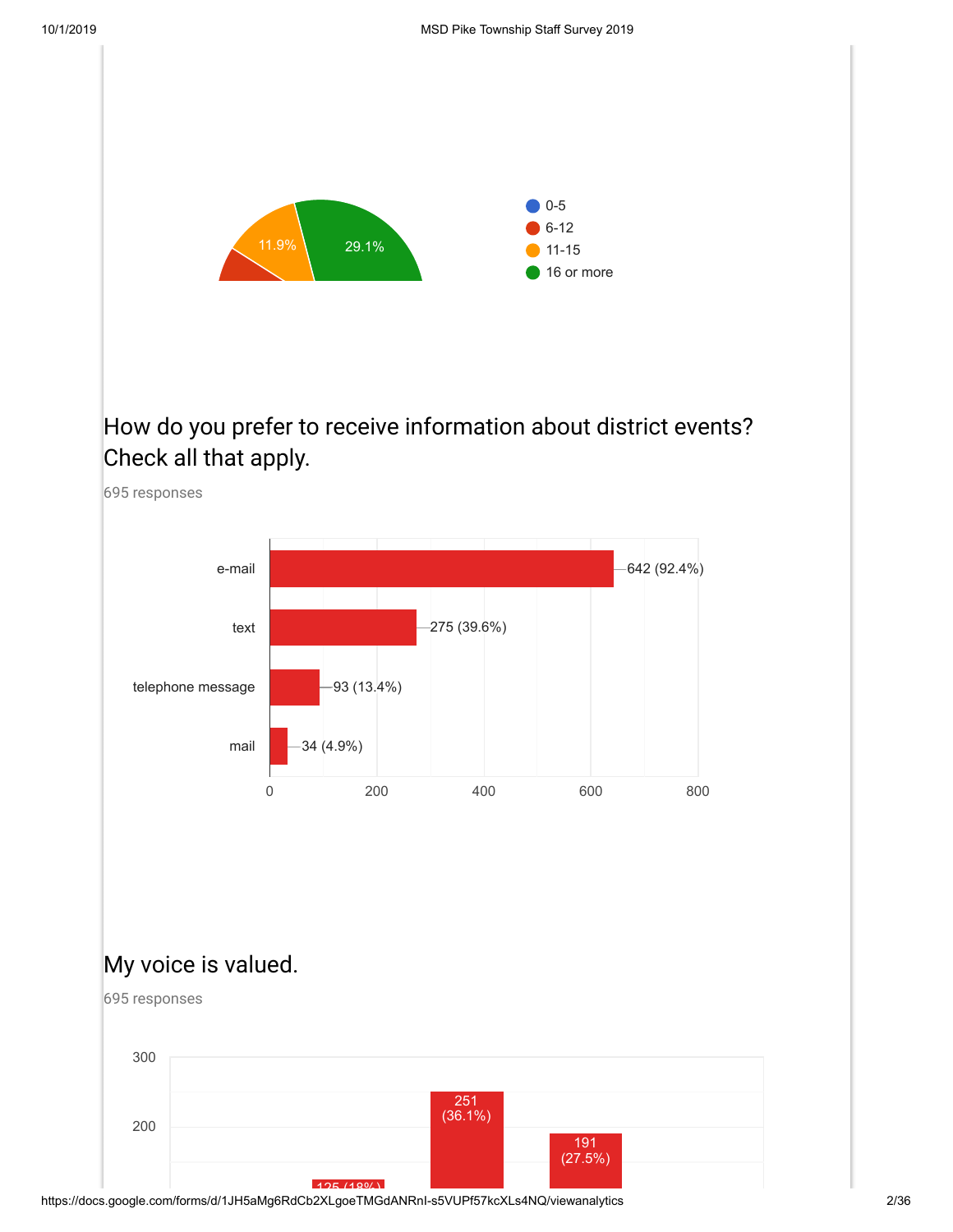10/1/2019 MSD Pike Township Staff Survey 2019



# I feel safe at work.

695 responses

0



1 2 3 4 5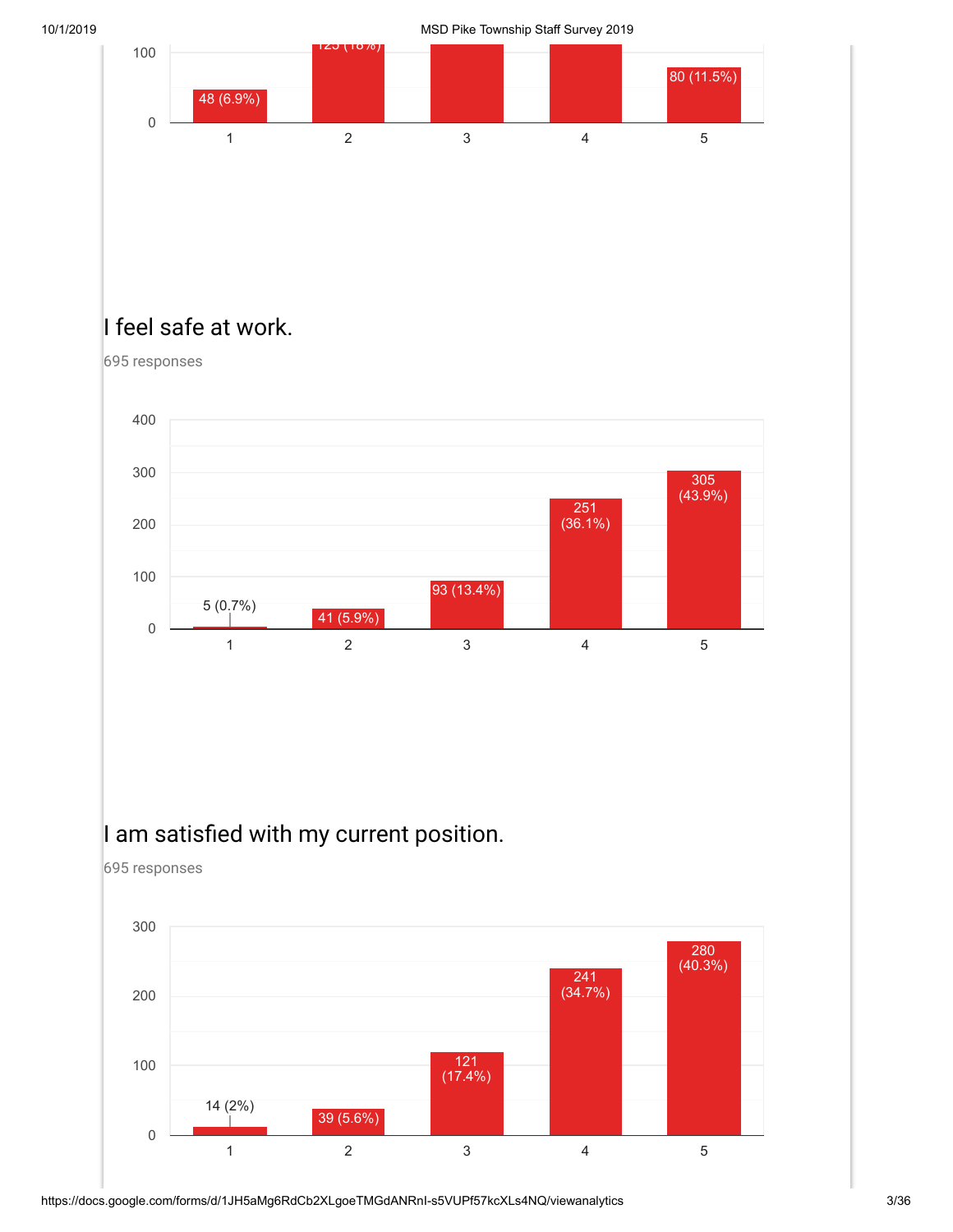## I am comfortable sharing my concerns with leadership.



695 responses

## I am satisfied with Pike's commitment to equity and respect for others.

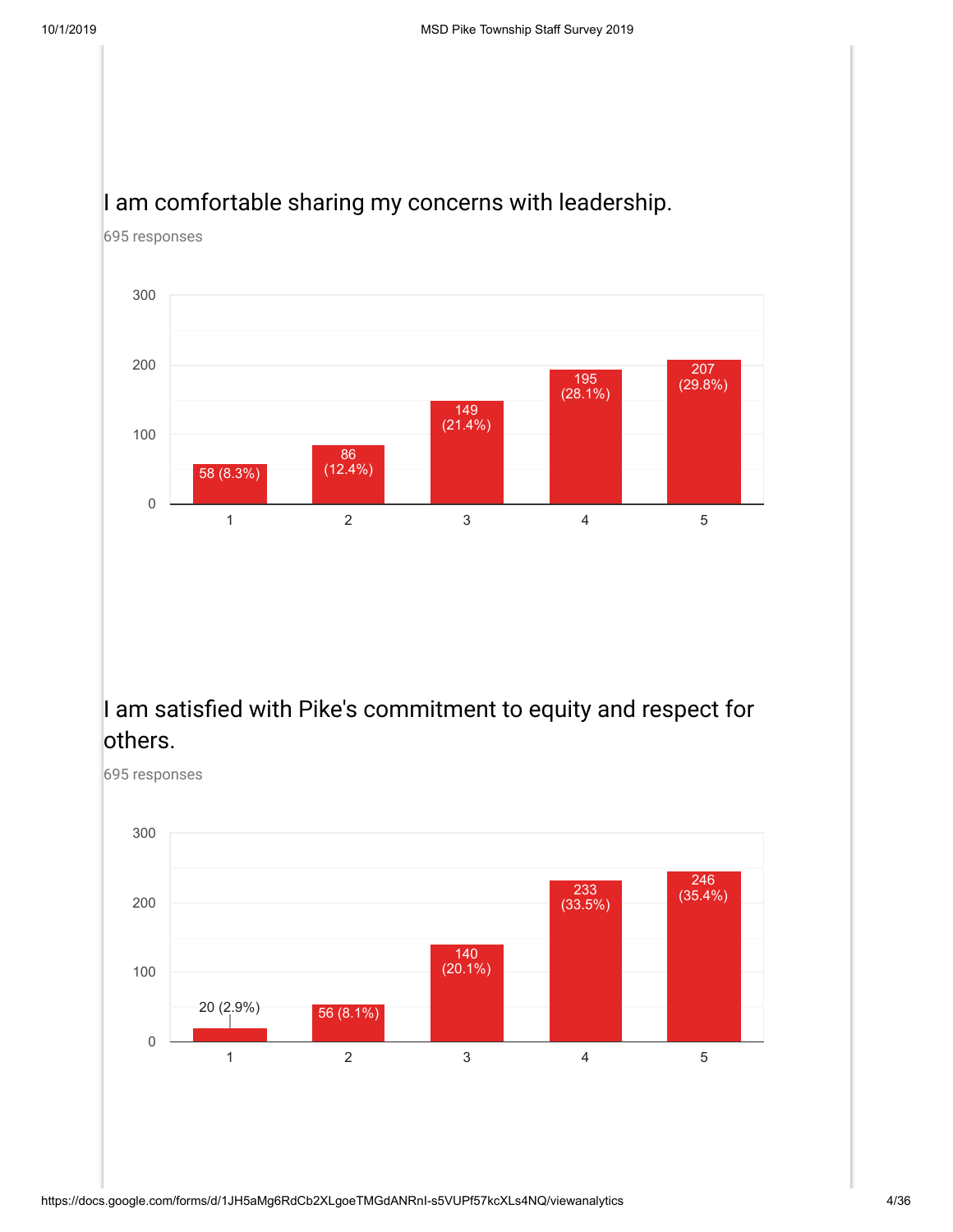#### Pike is preparing students for life after high school graduation.

695 responses



## The technology initiative has made a difference in our schools.

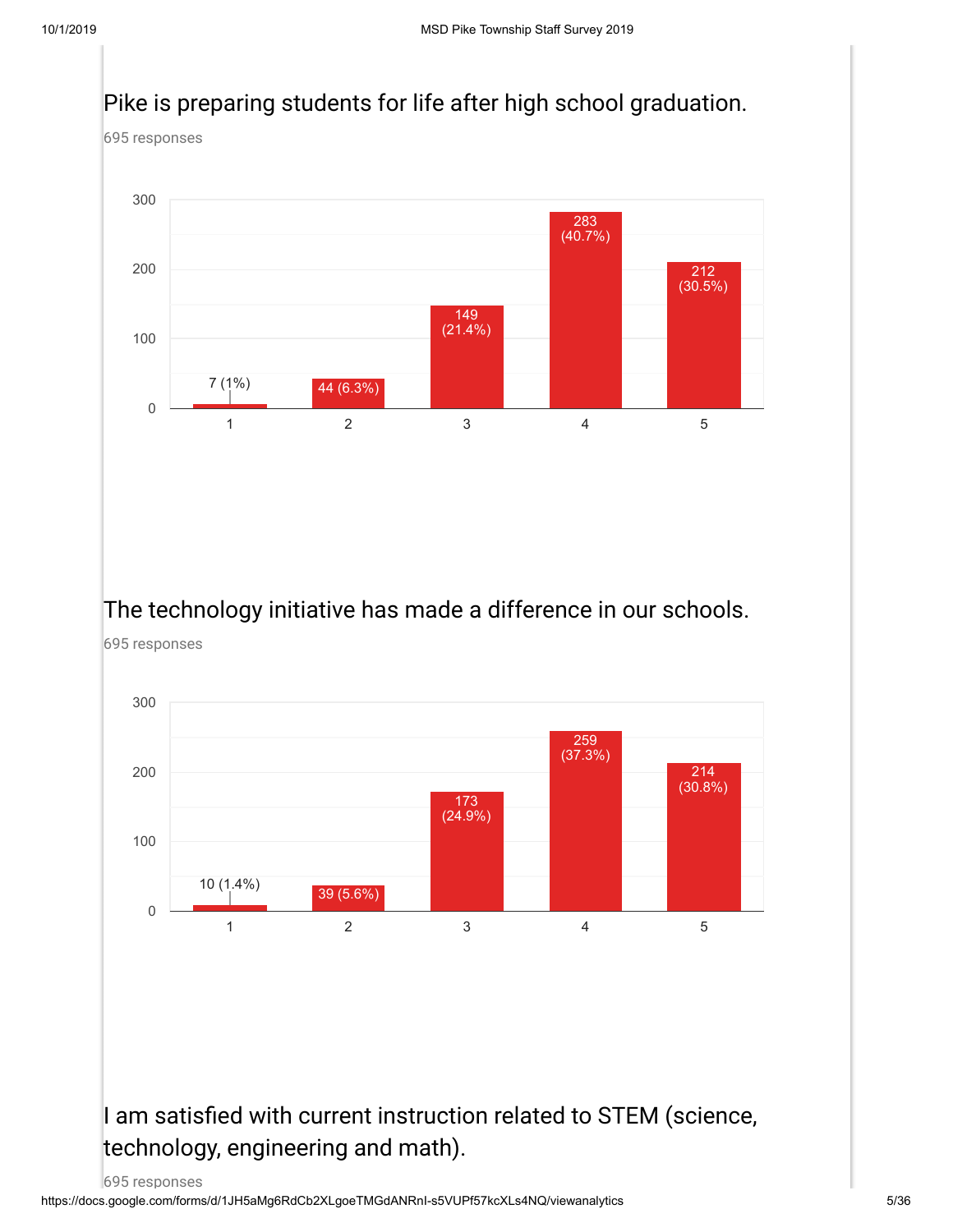p



Eagle Creek, Fishback Creek, New Augusta South and New Augusta North have been "choice schools" based on their school calendar. If Pike Township had a single calendar, would you still have interest in maintaining an application based school option?

695 responses

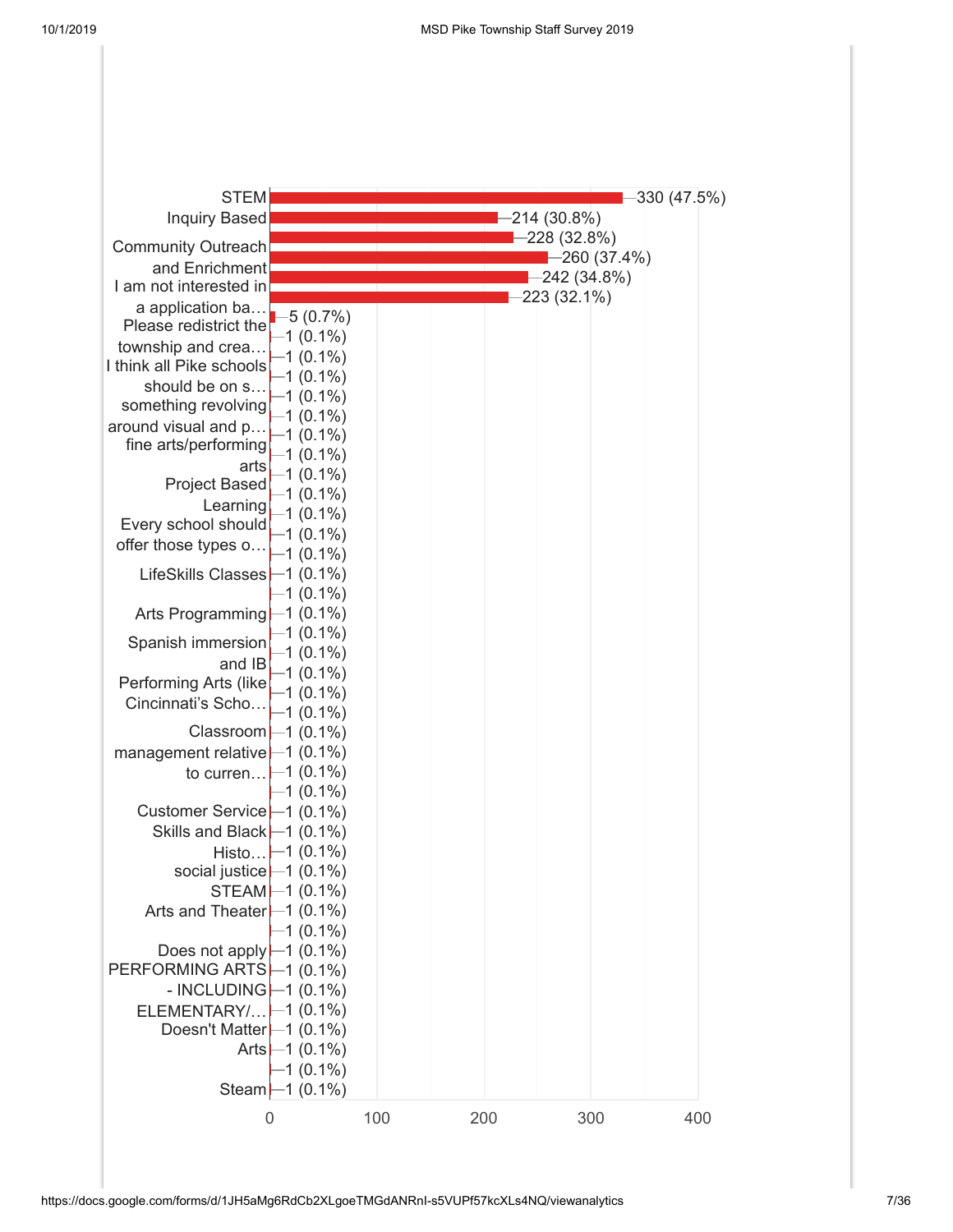## Please review the following options for a future school calendar

## and check ALL preferences.

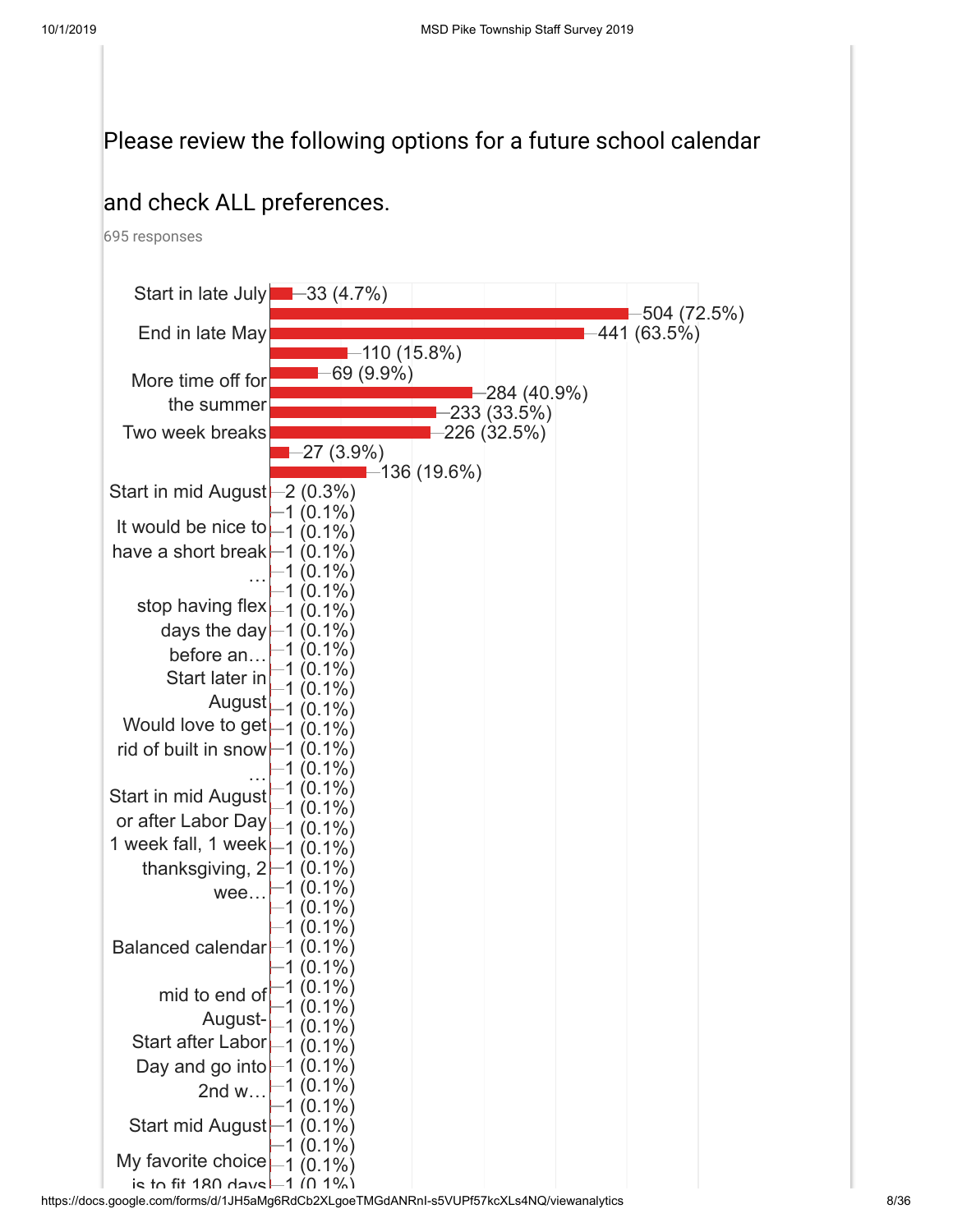

## I would recommend the MSD Pike Township to a prospective parent.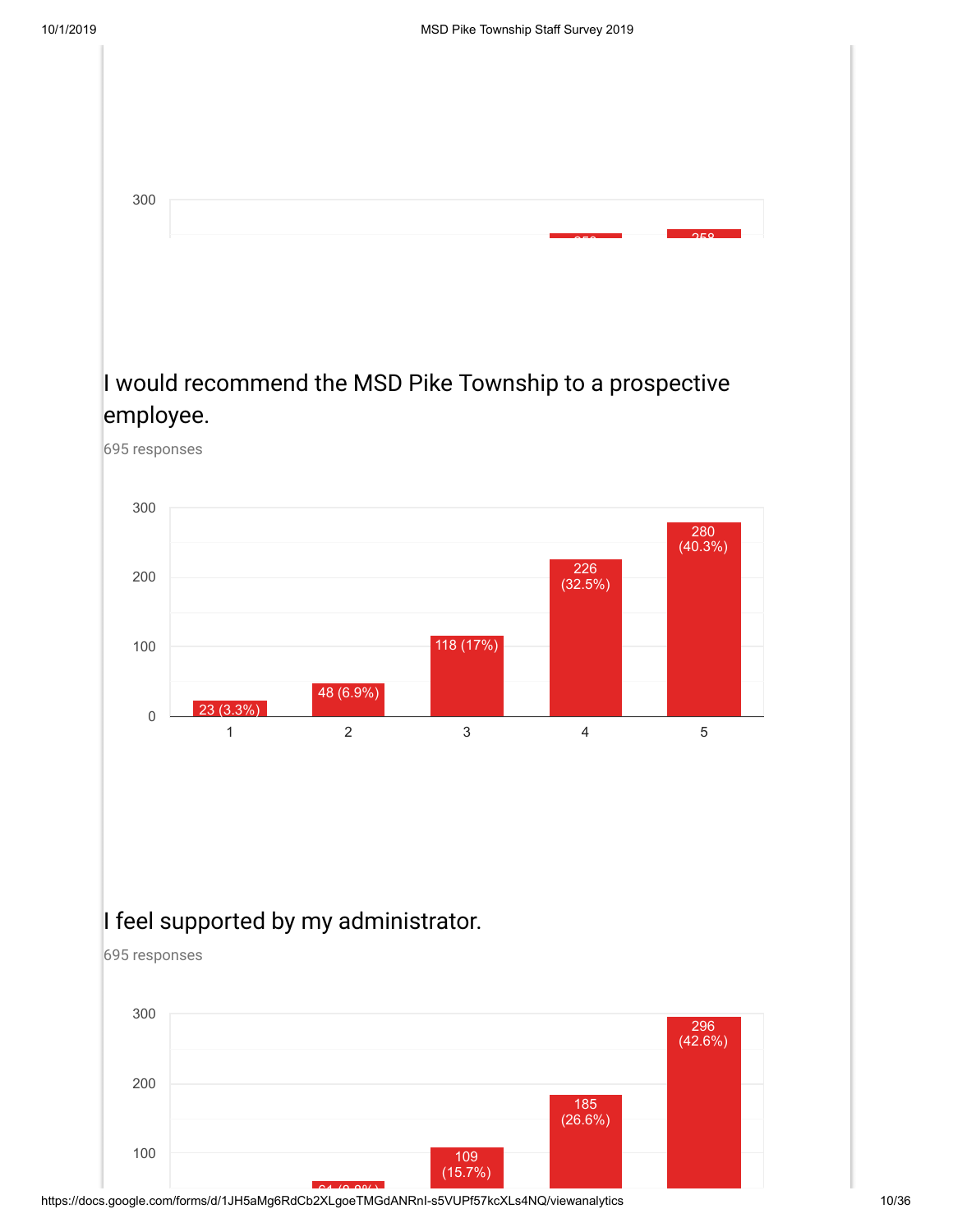

# My colleagues and I are serving the Pike community well.

695 responses

695 responses



## Pike schools are providing students with a strong educational foundation.

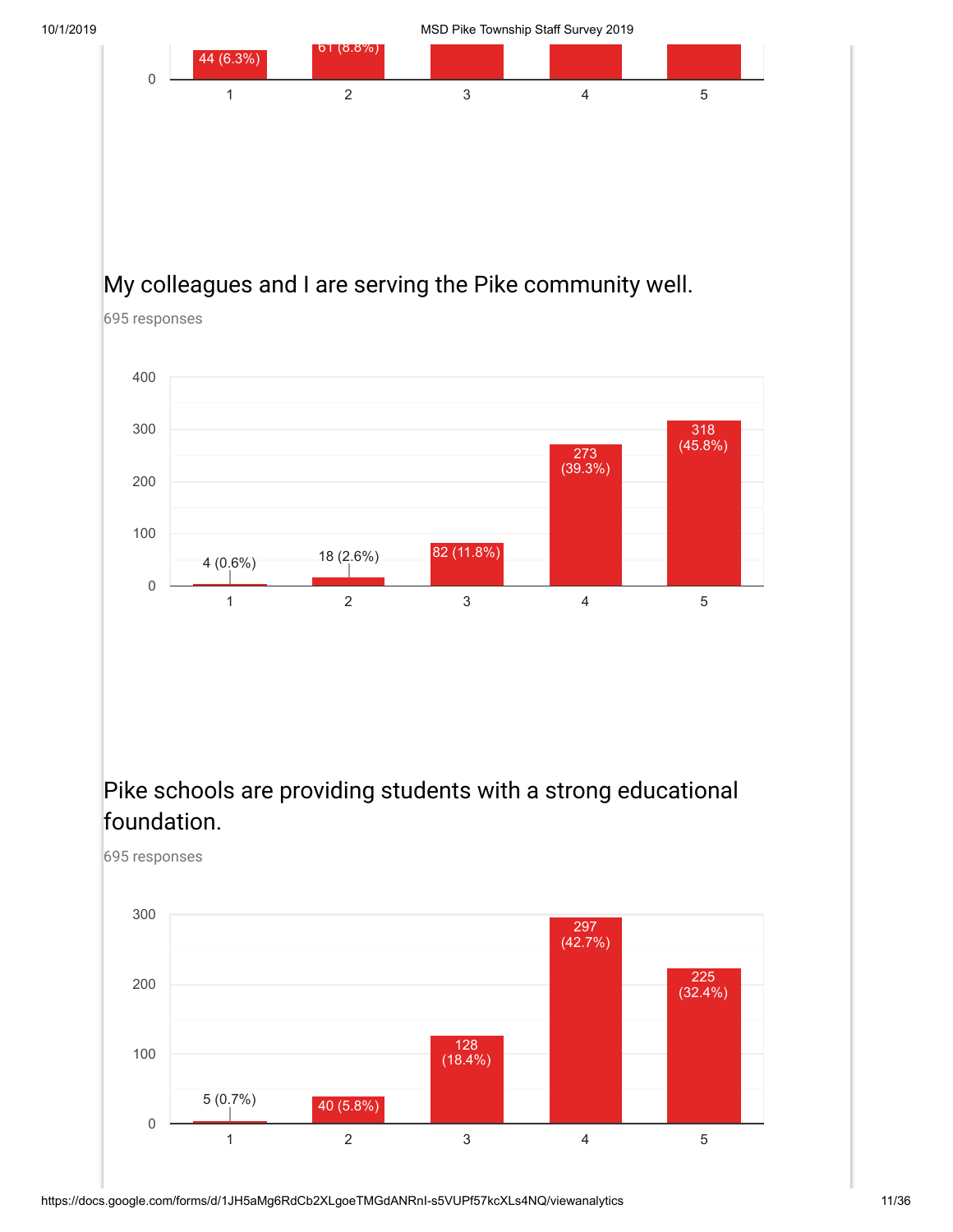## Pike schools are student focused.

695 responses



# The Pike community supports our schools.

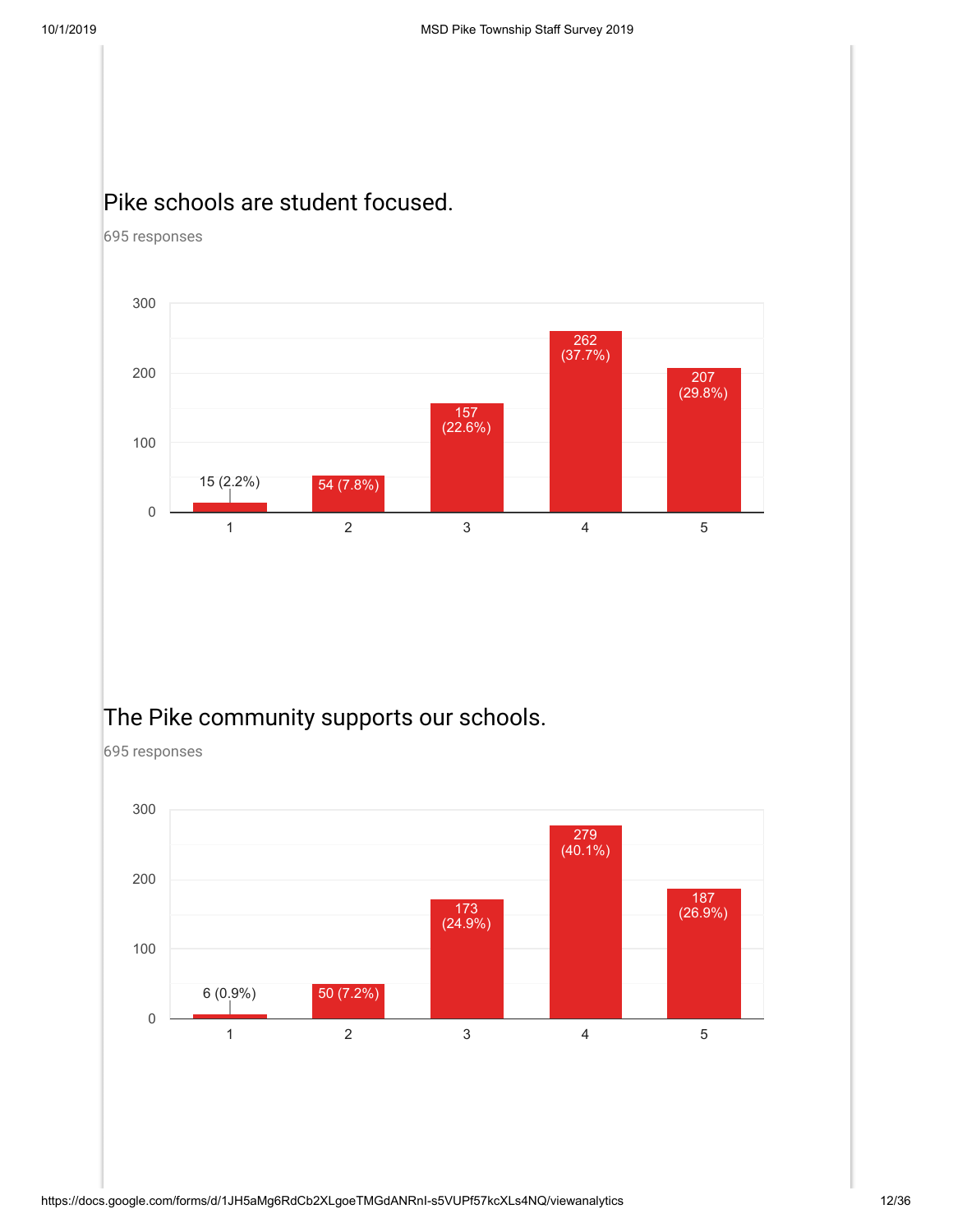#### Pike schools have strong educators.

695 responses



#### Pike schools offer exceptional extracurricular opportunities.

695 responses



## To what extent are you aware of MSD of Pike's partnerships and community support?